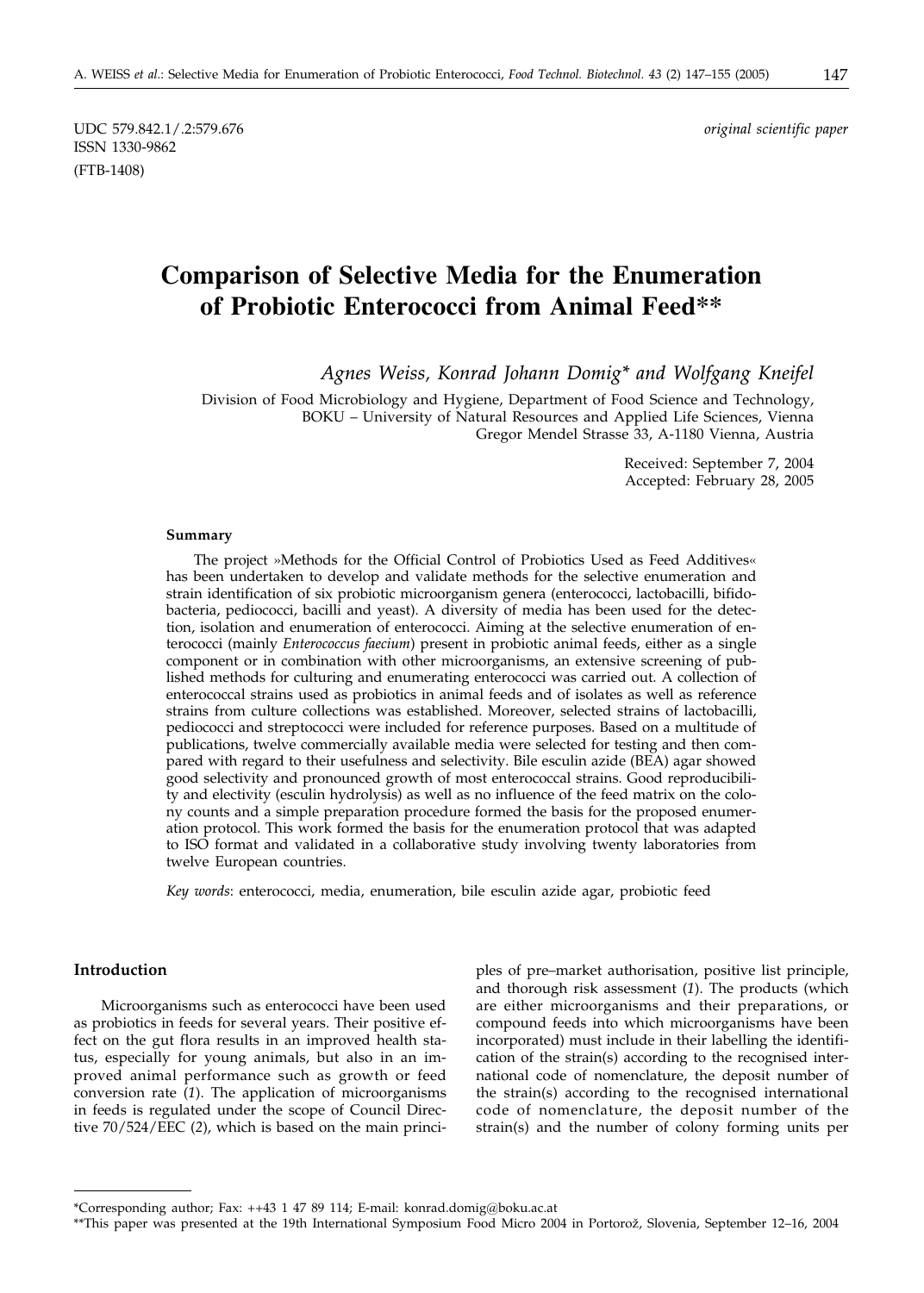gram, provided that it is measurable by an official or scientifically valid method (*3*). Due to the importance of enterococci in different foods, feeds, clinical and environmental samples, numerous media have been used for the detection, isolation and enumeration (*4*). This study was performed within an EU project initiated by a Dedicated Call and was based on the regulations of the Council Directive 70/524/EEC (*2*) concerning additives in feeds and the application of probiotics in feeds. According to the Official Journal of the European Communities C 263/3 (*5*), eleven genera of bacteria, three genera of yeast and one mould have been approved for temporary use within specified member states and are in line with the provisions of Council Directive 93/113/ EC (*3*).

Twelve media were selected based on a literature search (*4*) and tested with a set of strains. The species were selected based on their involvement in probiotic animal feeds as outlined in the Official Journal of the European Communities C 263/3 (*5*).

#### **Material and Methods**

### *Test strains*

The strain set used for the selectivity test consisted of twenty-eight enterococci, eleven lactobacilli, six pediococci and one *Streptococcus thermophilus* strain (see Table 1). Lactobacilli, pediococci and *S. thermophilus* were chosen as they are authorised by the EU to be incorporated in feeds, and are so closely related to enterococci that they might interfere with their enumeration.

#### *Culturing of test strains*

The test strains used were subcultured as follows: enterococci were grown in 10 mL of brain heart infusion broth (BHI, CM 225, Oxoid) under aerobic conditions for 24 h at 37 °C. Lactobacilli were grown in MRS broth (1.10661, Merck) under anaerobic conditions (anaerobic chamber; atmosphere:  $N_2$  80 %, CO<sub>2</sub> 10 % and H<sub>2</sub> 10 %) for 24 h at 37 °C. Trypticase soy broth (TS, CM 129, Oxoid) supplemented with 3 g/L of yeast extract (1.037753, Merck) was used for subculturing of the *S. thermophilus* strain under anaerobic conditions at 32 °C for 24 h and for pediococci under the same conditions for 48 h.

#### *Selective media*

The tested selective media were prepared according to the author's or manufacturers' guidelines. After sterilisation the media were cooled to 50 °C and plates were prepared by pouring 17 mL of sterile medium into a sterile Petri dish. All media used are described below, including important details of their preparation.

Bile esculin (BE) agar (CM 888, Oxoid;  $44.5$  g/L), which was autoclaved for 15 min at 121 °C, was applied. Additionally, two bile esculin azide (BEA) agars from different manufacturers were tested: enterococcosel (ECSA) agar (4312205, Becton-Dickinson; 56 g/L, which was autoclaved for 15 min at 121 °C) and D-coccosel (D-Cocc) agar (51025, bioMérieux; 56 g/L, which was autoclaved for 15 min at 121 °C).

| Strain Code | Genus - species - subspecies | Other code         |
|-------------|------------------------------|--------------------|
| En1         | Enterococcus faecalis        | <b>DSM 2570</b>    |
| En2         | E. faecalis                  | <b>DSM 20478</b>   |
| En3         | E. faecium                   | <b>DSM 2918</b>    |
| En4         | E. faecium                   | <b>DSM 20477</b>   |
| En5         | E. durans                    | <b>DSM 20633</b>   |
| En6         | E. gallinarum                | <b>DSM 20628</b>   |
| En7         | E. faecium                   | Own isolate        |
| En8         | E. faecium                   | Own isolate        |
| En9         | E. faecium                   | Own isolate        |
| En10        | E. faecium                   | Own isolate        |
| En11        | E. faecium                   | <b>DSM 3320</b>    |
| En12        | E. faecalis                  | <b>DSM 2981</b>    |
| En12A       | E. faecalis                  | <b>ATCC 14506</b>  |
| En13        | E. durans                    | <b>ATCC 6056</b>   |
| En14        | E. faecium                   | ATCC 27270         |
| En15        | E. faecalis                  | <b>ATCC 27274</b>  |
| En16        | E. faecium                   | <b>DSM 2146</b>    |
| En17        | E. faecium                   | <b>DSM 6177</b>    |
| En18        | E. avium                     | <b>DSM 20679</b>   |
| En19        | E. casseliflavus             | <b>DSM 20680</b>   |
| En20        | E. hirae                     | <b>DSM 20160</b>   |
| En21        | E. malodoratus               | <b>DSM 20681</b>   |
| En22        | E. mundtii                   | <b>DSM 4838</b>    |
| En23        | E. raffinosus                | <b>DSM 5633</b>    |
| En24        | E. faecium                   | <b>DSM 7134</b>    |
| En25        | E. faecium                   | <b>NCIMB 10415</b> |
| En26        | E. faecium                   | NCIMB 11181        |
| En27        | E. faecium                   | <b>NCIMB 30096</b> |
| En28        | E. faecium                   | Own isolate        |
| En30        | E. faecium                   | ATCC 19434         |
| Lb1         | Lactobacillus acidophilus    | <b>DSM 20079</b>   |
| Lb7         | L. amylovorus                | <b>DSM 20531</b>   |
| Lb12        | L. rhamnosus                 | <b>DSM 20021</b>   |
| Lb13        | L. reuteri                   | <b>DSM 20016</b>   |
| Lb14        | L. plantarum                 | Own isolate        |
| Lb17        | L. fermentum                 | <b>ATCC 9338</b>   |
| Lb20        | L. casei                     | Own isolate        |
| Lb21        | L. reuteri                   | Own isolate        |
| Lb22        | L. casei                     | <b>DSM 20011</b>   |
| Lb23        | L. plantarum                 | <b>DSM 20174</b>   |
| Lb28        | L. rhamnosus                 | <b>DSM 7133</b>    |
| Sc1         | Streptococcus thermophilus   | <b>DSM 20617</b>   |
| Pd1         | Pediococcus acidilactici     | <b>DSM 20248</b>   |
| Pd2         | P. acidilactici              | <b>DSM 20238</b>   |
| Pd3         | P. damnosus                  | DSM 20331          |
| Pd4         | P. parvulus                  | <b>DSM 20332</b>   |
| Pd5         | P. dextrinicus               | <b>DSM 20335</b>   |
| Pd6         | P. pentosaceus               | DSM 20336          |
| Pd7         | P. pentosaceus               | <b>ATCC 43200</b>  |
| Pd8         | P. inopinatus                | <b>DSM 20285</b>   |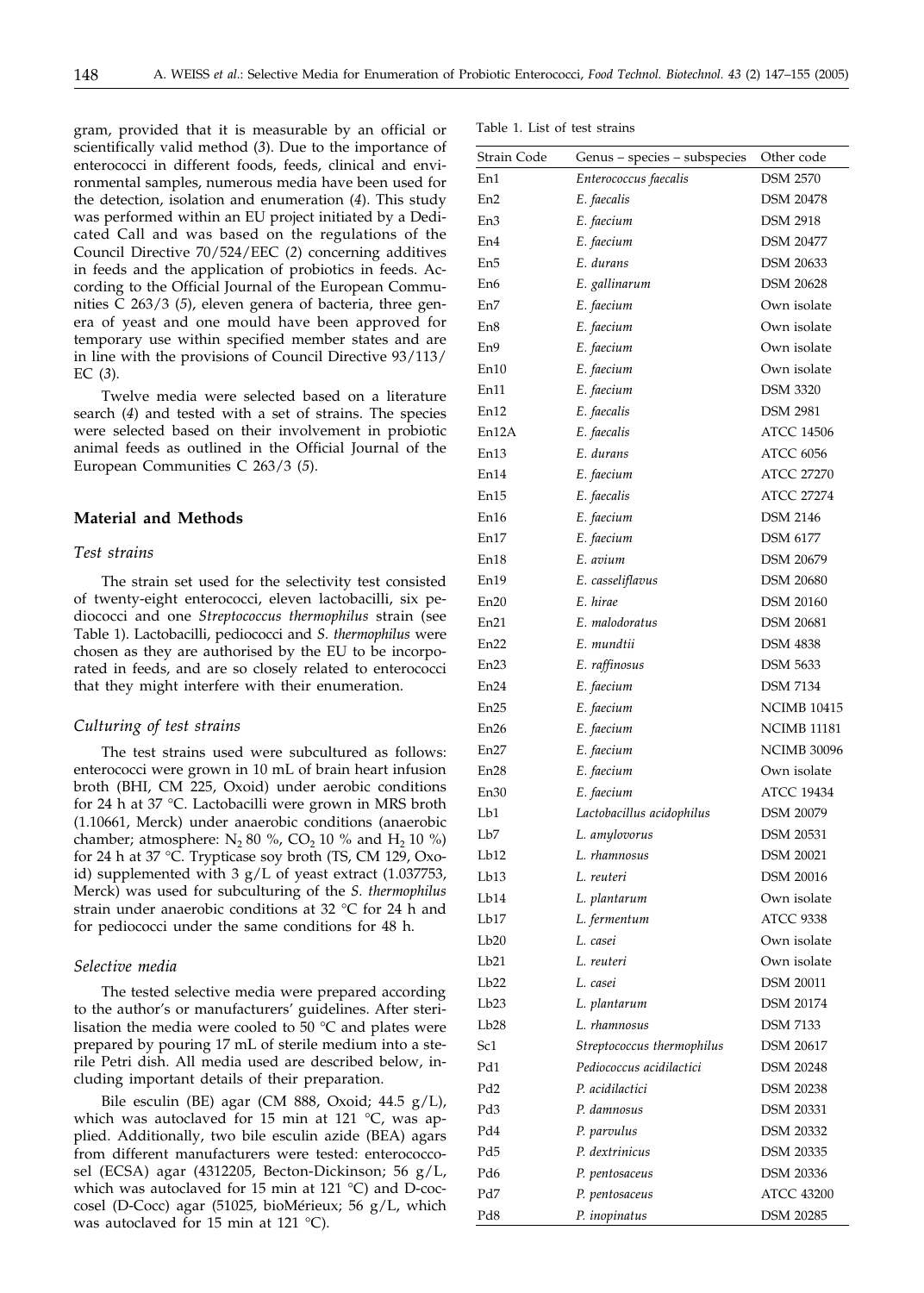Cephalexin aztreonam arabinose (CAA) agar (according to Ford *et al.* (*6*)) consists of Columbia agar base 40  $g/L$ , arabinose 10  $g/L$  and phenol red solution 3.6 mL/L, *m/V*=2. The pH value was adjusted to pH=7.8 and the medium was autoclaved for 20 min at 114 °C (0.7 bar). After the medium had reached 50  $^{\circ}$ C, fresh sterile solutions of aztreonam and cephalexin were added to reach the final concentrations of  $75$  and  $50 \text{ mg/L}$ , respectively.

Chromocult enterococci (CE) agar (1.10294, Merck; Chromocult enterococci broth 18  $g/L$  and agar 14  $g/L$ ) was autoclaved for 15 min at 121 °C.

Citrate azide Tween carbonate (CATC) agar (1.10279, Merck; 56 g/L) was autoclaved for 15 min at 121 °C. When the medium had reached approximately 50 °C, filter-sterilised solutions were added: 20 mL of sodium- -hydrogen carbonate *m/V*=10, 10 mL of 2,3,5-triphenyl tetrazolium chloride (TTC) solution *m/V*=1 and 4 mL of sodium azide solution *m/V*=10.

mE (mE) agar (0333-17, Difco; 72.1 g/L) was autoclaved at 121 °C for 15 min. When the medium had reached a temperature of approximately 50 °C, filter- -sterilised solutions were added: 15 mL of TTC *m/V*=1 and 0.24 g of nalidixic acid.

Fluorescent gentamicin thallous carbonate (fGTC) agar (according to Littel and Hartman (*7*)) was obtained by suspending CASO agar 40 g, potassium-dihydrogenphosphate 5 g, amylose azure 3 g, galactose 1 g, thallium azure 0.5 g, 4-methyl umbelliferyl-a-D-galactoside 100 mg and 0.75 mL of Tween® 80 in 1 L of distilled water and mixing thoroughly. Then 2.5 mL of gentamicin solution (1 mg/mL) were added and autoclaved for 15 min at 121 °C. When the medium had reached a temperature of approximately 55 °C, 20 mL of filter-sterilised sodium hydrogen carbonate solution (*m/V*=10) were added.

Kanamycin esculin azide (KEA) agar (CM 591, Oxoid;  $42.6$  g/L) was obtained by adding two vials of kanamycin supplement (SR92, Oxoid), and then autoclaved for 15 min at 121 °C.

KF-streptococcus (KF) agar (CM 701, Oxoid; 76.4  $g/L$ ) was autoclaved at 121 °C for 10 min. When the medium had reached 50 °C, 10 mL of filter-sterilised TTC solution (*m/V*=1) were added.

Membrane-filter enterococcus selective (SB) agar (according to Slanetz and Bartley (*8*); 1.05289, Merck;  $41.5$  g/L) was sterilised by heating in a current of steam in an autoclave without excess pressure for 20 min. When the medium had cooled to approximately 50  $\degree$ C, 10 mL of filter-sterilised TTC (*m/V*=1) were added.

Merckoplate Barnes (BA) agar (13576, Merck; ready- -to-use plates) was used.

Oxolonic acid esculin azide (OAA) agar (according to Audicana *et al.* (*9*)) was obtained by suspending 42.6 g of kanamycin esculin azide agar (CM 591, Oxoid) and 0.25 g of sodium azide in 1 L and then autoclaved for 15 min at 121 °C. Oxolonic acid (0.1 g) was dissolved in 5 mL of 0.1 M NaOH and filter-sterilised. The aliquots of the solution (1 mL of each) were stored at  $-20$  °C. When the medium had reached a temperature of approximately 45 °C, 0.5 mL of oxolonic acid solution were added under aseptic conditions.

Sterile media in Petri dishes, protected against dehydration, were stored for up to two weeks at a temperature of 4 °C.

#### *Evaluation of selective media*

Based on a comprehensive literature review (*4*), the cited media were grouped according to their selective components. Already well-evaluated, mainly commercially available media were selected out of the main groups to test their selectivity with a set of enterococci and strains of genera of other lactic acid bacteria. The subcultured strains were loop-streaked onto the agar plates. After incubation under aerobic conditions for 24 h (BE, ECSA, D-Cocc, CAA, CATC, fGTC, KEA, SB, BA, OAA) or for 48 h (CE, mE, KF), the growth of the test strains was evaluated. The colony size was measured (for parameters see Tables 2 and 3), then the growth was described, and digital photographs of the whole plates and close ups (microscope SZH10, Olympus) of single colonies were taken (data not shown).

### *Comparative testing of three selective media and BHI agar*

In order to set up a protocol for the enumeration of enterococci in feeds and feed supplements, the three most selective media (ECSA, mE and CATC) were chosen and included in further trials. Their performance was compared with the non-selective control medium BHI concerning their productivity. The productivity was calculated according to the following formula:

$$
P = \frac{N_s^s}{N_0^s} \tag{1/}
$$

- $N_s^s$  number of colonies of the sought type obtained on selective medium
- $N_0^s$  number of colonies of the sought type obtained on control medium

From a liquid culture of the strain *E. faecium* En24 (contained in the feed supplement »Provita – LE«) one loop was transferred into sterile BHI broth, blended and incubated under aerobic conditions for 24 h at 37 °C. A volume of 1 mL of this turbid broth was used to prepare a single series of decimal dilutions up to the dilution of 1:10<sup>7</sup>. The dilutions of 1:10<sup>5</sup>, 1:10<sup>6</sup> and 1:10<sup>7</sup> were used to inoculate plates of the tested selective media and BHI (two parallel plates per dilution) using the surface plating method. The inverted plates were incubated under aerobic conditions for 24 h at 37 °C. The colony-forming units (CFU) were determined right after the incubation.

The arithmetic means of the colony counts of the plates with the optimum dilution (between 5 and 300 colony-forming units per plate) and the productivities were calculated. The experiment was repeated with modifications (mE agar was no more included, the dilutions of  $1:10^6$ ,  $1:10^7$  and  $1:10^8$  were applied for inoculation, three plates were inoculated at the same time for the dilution of  $1:10<sup>7</sup>$  and two plates for each of the other dilutions).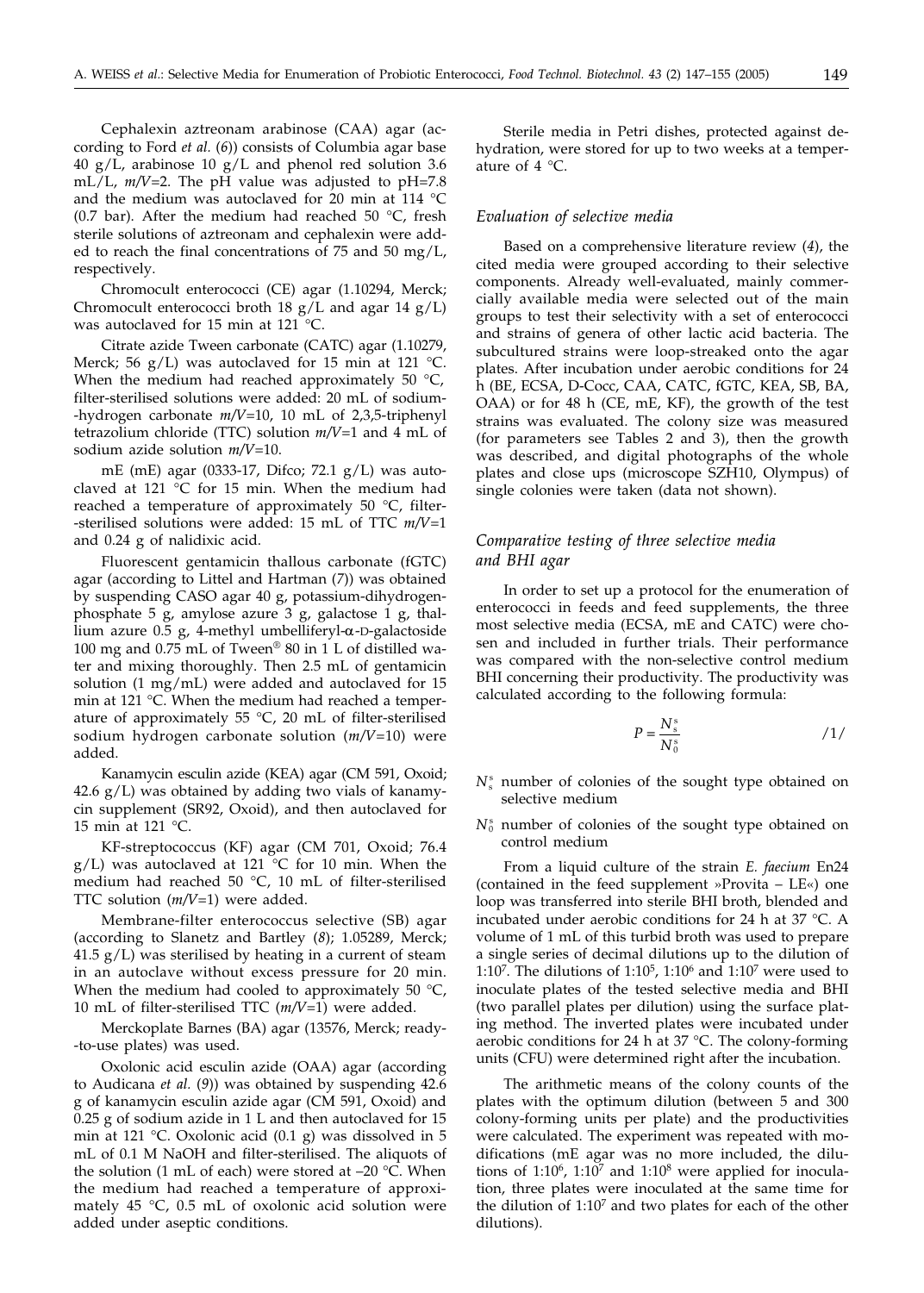|                 |                  | Tested media |                   |                   |                   |           |                   |           |           |                   |                   |         |          |                   |
|-----------------|------------------|--------------|-------------------|-------------------|-------------------|-----------|-------------------|-----------|-----------|-------------------|-------------------|---------|----------|-------------------|
|                 | Test strains     | <b>KEA</b>   | <b>OAA</b>        | <b>ECSA</b>       | D-Cocc            | BE        | KF                | CATC      | <b>SB</b> | <b>BA</b>         | mE                | CAA     | fGTC     | <b>CE</b>         |
| En1             | E. faecalis      | $^{++}$      | $^{++}$           | $^{++}$           | $^{++}$           | $^{++}$   | $++$              | $^{++}$   | $+$       | $^{++}$           | $^{++}$           | $+$     | $^{++}$  | $+$               |
| En <sub>2</sub> | E. faecalis      | $^{++}$      | $^{++}$           | $^{++}$           | $^{++}$           | $^{++}$   | $++/++$           | $^{++}$   | $+$       | $^{++}$           | $\qquad \qquad +$ | $^{++}$ | $^{+++}$ | $+$               |
| En3             | E. faecium       | $++/+++$     | $++$              | $^{++}$           | $++/+$            | $++$      | $\ddot{}$         | $+$       | $(+)$     | $(+)$             | $^{++}$           | $(+)$   | $^{++}$  | $^{++}$           |
| En4             | E. faecium       | $^{++}$      | $^{++}$           | $^{++}$           | $^{++}$           | $^{++}$   | $^{++}$           | $++/+$    | $^{++}$   | $++/+$            | $^{++}$           | $^{++}$ | $+++$    | $\qquad \qquad +$ |
| En <sub>5</sub> | E. durans        | $+$          | $^{++}$           | $+$               | $+$               | $++$      | $\ddot{}$         | $(+)$     | $(+)$     | $(+)$             | $\ddot{}$         | $++/+$  | $++/+$   | $+$               |
| En <sub>6</sub> | E. gallinarum    | $++/+$       | $++/+$            | $+$               | $+$               | $^{++}$   | $\ddot{}$         | $(+)$     | $(+)$     | $\qquad \qquad +$ | $\ddot{}$         | $(+)$   | $^{+++}$ | $+$               |
| En7             | E. faecium       | $++/+++$     | $^{++}$           | $^{++}$           | $^{++}$           | $++/+$    | $++/+$            | $+$       | $+$       | $+$               | $^{++}$           | $^{++}$ | $+++$    | $^{++}$           |
| En8             | E. faecium       | $++/+++$     | $^{++}$           | $^{++}$           | $++$              | $^{++}$   | $++$              | $+$       | $+$       | $+$               | $^{++}$           | $(+)$   | $^{++}$  | $^{++}$           |
| En9             | E. faecium       | $^{++}$      | $^{++}$           | $^{++}$           | $^{++}$           | $++/++$   | $+++$             | $^{++}$   | $\ddot{}$ | $(+)$             | $^{++}$           | $(+)$   | $^{++}$  | $^{++}$           |
| En10            | E. faecium       | $++/+++$     | $^{++}$           | $^{++}$           | $++$              | $^{++}$   | $+++$             | $^{++}$   | $+$       | $(+)$             | $++$              | $+$     | $^{++}$  | $^{++}$           |
| En11            | E. faecium       | $++/+++$     | $^{++}$           | $^{++}$           | $++$              | $^{++}$   | $^{+++}$          | $+$       | $^{++}$   | $++/+$            | $+$               | $^{++}$ | $^{++}$  | $++/+$            |
| En12            | E. faecalis      | $++/+++$     | $^{++}$           | $^{++}$           | $^{++}$           | $++/+++$  | $++/++$           | $^{++}$   | $+$       | $^{++}$           | $++/+$            | $++/+$  | $++/++$  | $^{++}$           |
| En12A           | E. faecalis      | $++$         | $++$              | $++/++$           | $++$              |           | $++/+++$ $++/+++$ | $+/(+)$   | $+$       | $^{++}$           | $++$              | $^{++}$ | $^{+++}$ | $^{++}$           |
| En13            | E. durans        | $+$          | $^{+}$            | $++/+$            | $\qquad \qquad +$ | $++/+$    | $\ddot{}$         | $(+)$     | $+/(+)$   | $\qquad \qquad +$ | $\ddot{}$         | $+$     | $^{++}$  | $+$               |
| En14            | E. faecium       | $^{++}$      | $++/+$            | $++/+$            | $^{++}$           | $^{+}$    | $^{+++}$          | $^{+}$    | $\ddot{}$ | $++/+$            | $++/+$            | $+$     | $^{++}$  | $+$               |
| En15            | E. faecalis      | $^{+++}$     | $++/+$            | $++/+++$          | $++$              | $+$       | $++$              | $^{++}$   | $+$       | $^{++}$           | $++$              | $^{++}$ | $++$     | $^{++}$           |
| En16            | E. faecium       | $^{++}$      | $^{++}$           | $++/+$            | $++$              | $^{++}$   | $^{+++}$          | $++/+$    | $+$       | $^{+}$            | $++/++$           | $(+)$   | $^{++}$  | $++/+$            |
| En17            | E. faecium       | $^{++}$      | $^{++}$           | $^{++}$           | $^{++}$           | $^{++}$   | $++/+$            | $++/+$    | $+$       | $^{+}$            | $^{++}$           | $^{++}$ | $^{++}$  | $++/+$            |
| En18            | E. avium         | $\ddot{}$    | $\qquad \qquad +$ | $\qquad \qquad +$ | $+$               | $^{++}$   | $\ddot{}$         | $\ddot{}$ | $+/(+)$   | $\qquad \qquad +$ | $\ddot{}$         | $(+)$   | $^{++}$  | $++/+$            |
| En19            | E. casseliflavus | $++/+$       | $++/+$            | $\ddot{}$         | $+$               | $^{++}$   | $^{++}$           | $^{+}$    | $+/(+)$   | $^{+}$            | $\qquad \qquad +$ | $(+)$   | $++$     | $\qquad \qquad +$ |
| En20            | E. hirae         | $++/+++$     | $^{++}$           | $^{++}$           | $++/+$            | $++$      | $^{++}$           | $+$       | $+$       | $++/+$            | $^{++}$           | $^{++}$ | $^{+++}$ | $++/+$            |
| En21            | E. malodoratus   | $(+)$        | $+/(+)$           | $\ddot{}$         | $+$               | $\ddot{}$ | $^{+}$            | $(+)$     | $(+)$     | $\qquad \qquad +$ | $(+)$             | $(+)$   | $++/+$   | $+$               |
| En22            | E. mundtii       | $^{++}$      | $^{++}$           | $^{++}$           | $++$              | $++/+$    | $^{++}$           | $(+)$     | $+$       | $^{++}$           | $\ddot{}$         | $(+)$   | $++$     | $++/+$            |
| En23            | E. raffinosus    | $++/+$       | $(+)$             | $(+)$             | $(+)$             | $++/+$    | $(+)$             | $(+)$     | $(+)$     | $(+)$             | $(+)$             | $+$     | $++/+$   | $+/(+)$           |
| En24            | E. faecium       | $+ +$        | $^{+++}$          | $++/+++$          | $++$              | $^{++}$   | $^{+++}$          | $+$       | $++/+$    | $++/+$            | $^{++}$           | $++/+$  | $^{+++}$ | $++/++$           |
| En25            | E. faecium       | $^{++}$      | $^{++}$           | $^{++}$           | $++$              | $++$      | $^{++}$           | $^{++}$   | $^{++}$   | $\qquad \qquad +$ | $^{++}$           | $++/+$  | $^{++}$  | $^{++}$           |
| En26            | E. faecium       | $^{+++}$     | ++/+++            | $\ddot{}$         | $^{++}$           | $^{++}$   | $^{+++}$          | $^{++}$   | $^{++}$   | $++/+$            | $^{++}$           | $++/+$  | $++/+++$ | $^{++}$           |
| En27            | E. faecium       | $^{++}$      | $^{++}$           | $^{++}$           | $++$              | $++$      | $^{++}$           | $(+)$     | $^{++}$   | $\ddot{}$         | $^{++}$           | $^{++}$ | $^{++}$  | $^{++}$           |
| En28            | E. faecium       | $++/+++$     | $^{++}$           | $+$               | $++$              | $^{++}$   | $++$              | $+$       | $+$       | $++/+$            | $^{++}$           | $(+)$   | $^{++}$  | $++/+$            |

Table 2. Growth intensities of enterococci on tested media

Parameters used to describe the growth intensity of the tested strains: **+++,** large colonies, >1 mm in diameter; **++,** medium size colonies, 1 mm in diameter; **+**, small colonies, <1 mm in diameter; (+), pinpoint sized colonies

### *Comparative testing of BEA agar (ECSA) with BHI agar*

The selective medium BEA agar in the formulation of ECSA agar was further tested concerning its productivity, selectivity and electivity in comparison with BHI medium. Furthermore, possible influences on the results of the used methods (surface-plating and pouring), and possible matrix influences (*e.g.* feed powder or feed flakes in comparison with pure cultures) were tested.

A mass of 10 g of the feed supplement »Provita – LE« (containing *E. faecium* En24 and *L. rhamnosus* Lb28, see Table 1) were weighed into a sterile plastic bag and 90 mL of sterile NaCl solution *m/V*=0.85 (at 4 °C) were added. The mixture was homogenised in a Stomacher- -blender for 1 min and then stored for 15 min at  $4 °C$  to allow coarse material to sediment. A volume of 1 mL of the supernatant was transferred into a tube containing 9 mL of sterile NaCl solution at a temperature of 4 °C, followed by mixing the suspension for 5 s (Vortex). The same procedure was applied to all further decimal dilutions. At the same time, a second series was prepared accordingly. From each series the three dilution steps of  $1:10^7$ ,  $1:10^8$  and  $1:10^9$  were selected for the inoculation of the plates, because they had shown acceptable results of colony counts in the preceding trials. An aliquot (0.1 mL) of each dilution was inoculated to each of the two media using both methods (surface plating and pouring), resulting in four different groups per dilution (ECSA-surface, ECSA-pouring, BHI-surface, BHI-pouring). Per group, 10 plates were inoculated at the same time. The inverted plates were incubated under aerobic conditions for 24 h at 37 °C. Right after the incubation the number of CFU/g of presumptive enterococci of each plate displaying 5 to 300 colonies was calculated.

The colony counts comprised the following types of colonies: BHI-pouring (lentil-shaped white colonies, 2*r*~1 mm), BHI-surface (circular, entire, white colonies, 2*r*~1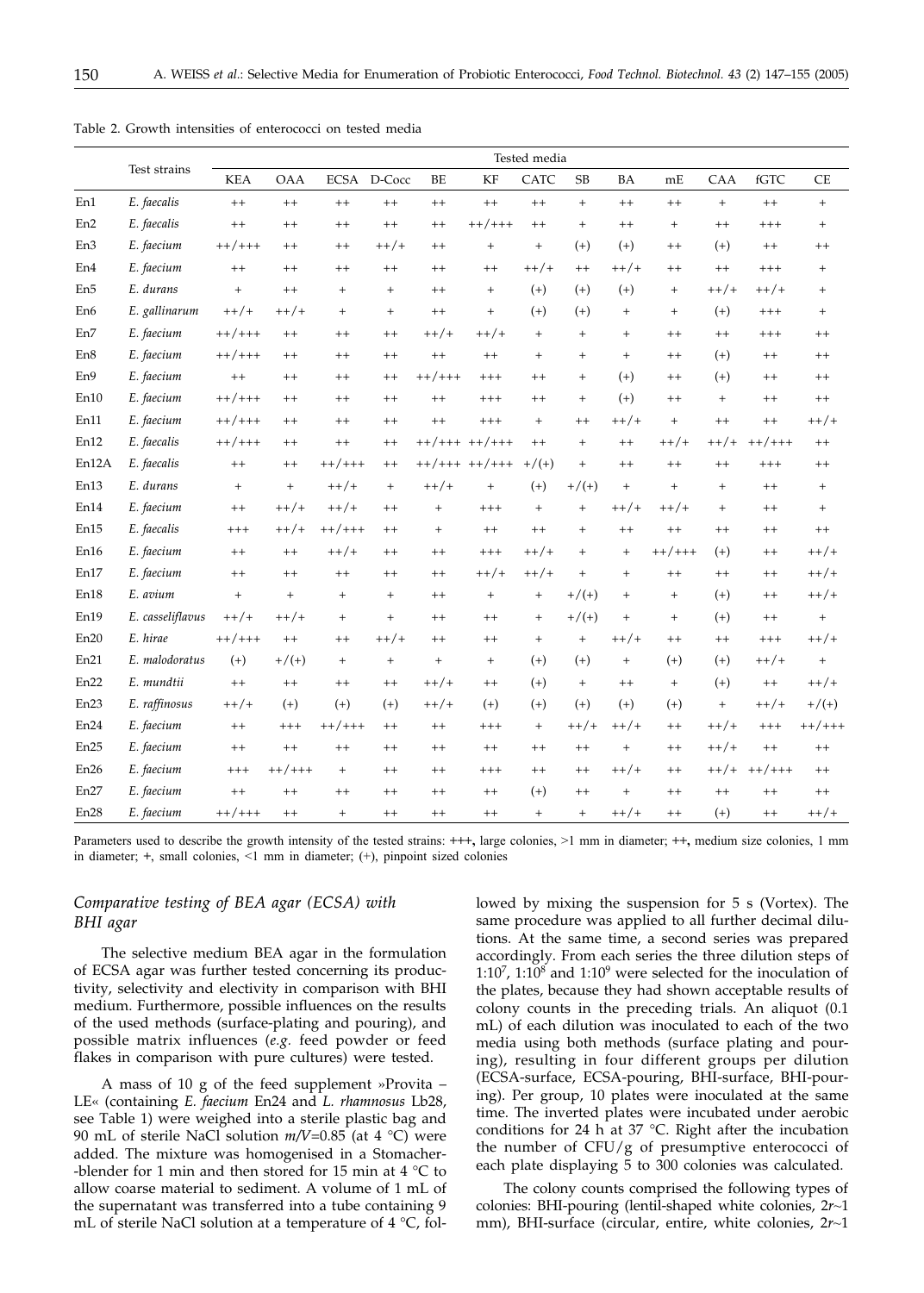|                 |                 | Tested media             |                          |                          |                          |          |                          |                   |                          |                          |                          |                          |                          |                          |
|-----------------|-----------------|--------------------------|--------------------------|--------------------------|--------------------------|----------|--------------------------|-------------------|--------------------------|--------------------------|--------------------------|--------------------------|--------------------------|--------------------------|
|                 | Test strains    | <b>KEA</b>               | <b>OAA</b>               |                          | ECSA D-Cocc              | BE       | KF                       | CATC              | <b>SB</b>                | BA                       | mE                       | CAA                      | $\operatorname{fGTC}$    | CE                       |
| Lb1             | L. acidophilus  | $\overline{\phantom{0}}$ |                          |                          |                          |          |                          |                   | -                        | $(+)$                    |                          |                          |                          |                          |
| Lb7             | L. amylovorus   | $(+)$                    | $\overline{\phantom{0}}$ |                          | $\qquad \qquad -$        | $(+)$    | $\qquad \qquad -$        |                   | $\overline{\phantom{m}}$ | $(-)$                    | $\overline{\phantom{m}}$ | -                        | $(-)$                    |                          |
| Lb12            | L. rhamnosus    | $(+)$                    | $\overline{\phantom{0}}$ |                          | $\qquad \qquad -$        | $(+)$    | -                        |                   | -                        | $(+)$                    | $\overline{\phantom{m}}$ | $(+)$                    | $(+)$                    |                          |
| Lb13            | L. reuteri      | $(+)$                    | $+$                      | $(+)$                    | $(+)$                    | $(+)$    | $(+)$                    | -                 | $(+)$                    | $(+)$                    | $\qquad \qquad -$        | $(+)$                    | $\overline{\phantom{a}}$ | $(+)$                    |
| Lb14            | L. plantarum    | $(+)$                    | $\overline{\phantom{0}}$ | $\qquad \qquad -$        | $\overline{\phantom{0}}$ | -        | $\overline{\phantom{0}}$ | -                 | -                        | $(+)$                    | $\overline{\phantom{m}}$ | $\overline{\phantom{0}}$ | $(+)$                    | $\overline{\phantom{m}}$ |
| Lb17            | L. fermentum    | $\overline{\phantom{m}}$ |                          |                          |                          |          |                          |                   | -                        | $(+)$                    | -                        | $(+)$                    | $(+)$                    |                          |
| Lb20            | L. casei        | $(+)$                    | $\qquad \qquad -$        | $(+)$                    | $\overline{\phantom{m}}$ | $(+)$    | -                        |                   | -                        | $(-)$                    | $\overline{\phantom{m}}$ | $(+)$                    | $(+)$                    |                          |
| Lb21            | L. reuteri      | $\qquad \qquad -$        | $\overline{\phantom{0}}$ | $\overline{\phantom{0}}$ | $\overline{\phantom{0}}$ | -        | -                        |                   | -                        | $(-)$                    | $\overline{\phantom{m}}$ | $(+)$                    | $\overline{\phantom{m}}$ |                          |
| Lb22            | L. casei        | $(+)$                    | $^{(+)}$                 | $\qquad \qquad -$        | $\qquad \qquad -$        | $(+)$    | $(+)$                    | -                 | -                        | $(-)$                    | $\qquad \qquad -$        | $(+)$                    | $(+)$                    | $^{(+)}$                 |
| Lb23            | L. plantarum    | $(+)$                    | $+$                      | $(+)$                    | $(+)$                    | $(+)$    | $^{+}$                   | -                 | $^{(+)}$                 | $(+)$                    | $^{(+)}$                 | $(+)$                    | $(+)$                    | $^{(+)}$                 |
| Lb28            | L. rhamnosus    | $(+)$                    | -                        |                          | $\overline{\phantom{0}}$ | $^{(+)}$ | -                        |                   | -                        | $(+)$                    | $\overline{\phantom{m}}$ | $^{(+)}$                 | $(+)$                    | -                        |
| Sc1             | S. thermophilus | $\qquad \qquad -$        | -                        | -                        | $\qquad \qquad -$        | -        | $\qquad \qquad -$        | -                 | -                        | $\overline{\phantom{0}}$ | $\overline{\phantom{m}}$ | $\overline{\phantom{m}}$ | $(+)$                    | $\qquad \qquad -$        |
| Pd1             | P. acidilactici | $(+)$                    | $^{+}$                   | $(+)$                    | $(+)$                    | $(+)$    | $^{+}$                   | -                 | $(+)$                    | $(+)$                    | $(+)$                    | $(+)$                    | $(+)$                    | $(+)$                    |
| Pd <sub>2</sub> | P. acidilactici | $(+)$                    | $+$                      | $(+)$                    | $(+)$                    | $(+)/+$  | $^{+}$                   | -                 | $(+)$                    | $(+)$                    | $^{(+)}$                 | $(+)$                    | $(+)$                    | $^{(+)}$                 |
| Pd <sub>3</sub> | P. damnosus     | $\overline{\phantom{a}}$ | -                        | -                        | $\overline{\phantom{m}}$ | -        | -                        |                   | $\overline{\phantom{m}}$ | $(+)$                    | $\overline{\phantom{m}}$ | $(+)$                    | $\qquad \qquad -$        |                          |
| Pd4             | P. parvulus     | $(+)$                    | $\qquad \qquad -$        | $(+)$                    | $\qquad \qquad -$        | $(+)$    | -                        |                   | $\overline{\phantom{m}}$ | $(+)$                    | $\qquad \qquad -$        | $^{(+)}$                 | $(+)$                    |                          |
| Pd5             | P. dextrinicus  | $(+)$                    | $\qquad \qquad +$        | $(+)$                    | $(+)$                    | $(+)$    | $^{+}$                   | -                 | $(+)$                    | $(+)$                    | $(+)$                    | $(+)$                    | $(+)$                    | $^{(+)}$                 |
| Pd6             | P. pentosaceus  | $(+)$                    | $^{+}$                   | $(+)$                    | $\qquad \qquad -$        | $(+)$    | $(+)$                    | $\qquad \qquad -$ | $^{(+)}$                 | $(+)$                    | $^{(+)}$                 | $(+)$                    | $(+)$                    | $(+)/+$                  |
| Pd7             | P. pentosaceus  | $(+)$                    | $^{+}$                   | $(+)$                    | $(+)$                    | $(+)$    | $(+)$                    | -                 | $(+)$                    | $(+)$                    | $^{(+)}$                 | $(+)$                    | $(+)$                    | $^{(+)}$                 |
| Pd8             | P. inopinatus   | $\overline{\phantom{0}}$ |                          | -                        |                          |          |                          |                   | -                        | $(+)$                    | $\overline{\phantom{m}}$ | $^{(+)}$                 | $\overline{\phantom{m}}$ |                          |

Table 3. Growth intensities of the other genera of lactic acid bacteria on the tested media

Parameters used to describe the growth intensity of the tested strains: **+++,** large colonies, >1 mm in diameter; **++,** medium size colonies, 1 mm in diameter; **+,** small colonies, <1 mm in diameter; (+), pinpoint sized colonies; (–), questionable growth; **–**, no growth

mm), ECSA-pouring (lentil-shaped white colonies, from a distance appearing as black due to esculin hydrolysis, and surrounded by dark brown to black halos in the medium, 2*r*~1 mm), and ECSA-surface (circular, entire, white colonies, surrounded by dark brown to black halos of hydrolysis in the medium, 2*r*~1 mm).

For the examination of the method with pure strains, one loop was transferred from a liquid culture of the corresponding strain (*E. faecium* En24) into 10 mL of sterile BHI broth and incubated under aerobic conditions for 24 h at 37 °C. A volume of 1 mL of this culture was used to set up a decimal dilution series (NaCl *m/V*=0.85 at 4 °C). For a second dilution series, this step was repeated. The dilutions of 1:10<sup>5</sup>, 1:10<sup>6</sup> and 1:10<sup>7</sup> were selected for inoculation of the plates. Further procedure of this experiment was carried out according to the protocol used for the examination of feeds described above.

The same procedure as described above was also applied to the feed sample »F1« and its specific *E. faecium* strain En30 (see Table 1), but using all diluents at room temperature and not at 4 °C. The chosen dilutions were  $1:10^5$ ,  $1:10^6$  and  $1:10^7$  for both, the feed sample and the pure culture.

The arithmetic mean, the standard deviation and the relative coefficient of variation, CV, were calculated for each set of ten parallel plates according to Sachs (*10*).

These coefficients of the different sets of samples were compared. For further analysis, an LSD test was conducted according to Sachs (*10*). For each strain/feed additive or strain/feed sample the LSD test was applied for both of the two methods (pouring and surface-plating) of one series. In order to do so, the arithmetic means of groups of the same sample size were arranged according to their value in declining succession. The differences between each two adjoining values were calculated.

The differences between the adjoining values were compared with the calculated LSD value. When the LSD value showed a larger number than the value calculated for the difference, the null-hypothesis (the identity of the two averages) could not be dismissed.

The productivity P was calculated for each set of samples and each method as well as for the feed sample/strain as described above.

### *Provisional standard for the enumeration of enterococci in feeds*

Because of the results of these evaluations, a draft for a provisional standard for the enumeration of enterococci in feeds and feed additives was proposed and validated (*11*).

#### **Results**

#### *Evaluation of selective media*

The growth intensities and colony sizes obtained on the tested media were encoded and are given in Tables 2 and 3. In detail, the following results were obtained: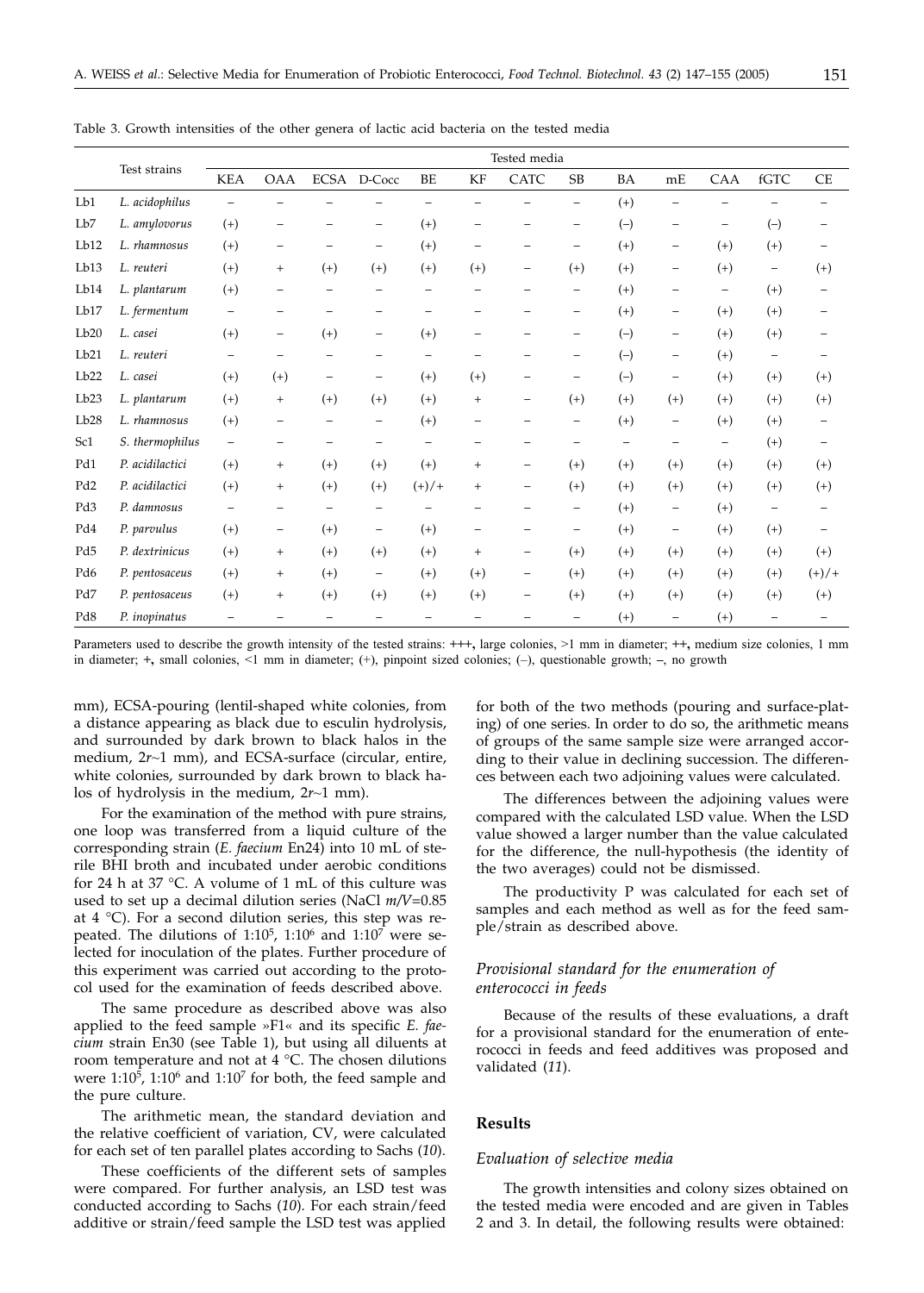#### Bile esculin (BE) agar

On bile esculin (BE) agar, enterococci grew as colonies of small to large size and white colour, only *E. casseliflavus* exhibited light brown and *E. mundtii* yellow pigmented colonies. The colonies of all strains were glistening. With the exception of *E. avium*, strong hydrolysis of esculin was observed. Seven strains of lactobacilli and six strains of pediococci grew on BE medium. *L. plantarum* could not be distinguished macroscopically from enterococci, due to its ability to hydrolyse esculin and its small colony size.

#### Bile esculin azide (ECSA) agar

This medium was one of the tested formulations of bile esculin azide (BEA) agar. Most of the *E. faecium* strains grew on ECSA forming medium to large size colonies. The colonies of *E. casseliflavus* were brown and the colonies of *E. mundtii* were yellow. All enterococci with the exception of *E. gallinarum* exhibited strong hydrolysis of esculin. Three *Lactobacillus* and six *Pediococcus* strains displayed minimal growth under the given conditions. The strains *L. plantarum*, *P. dextrinicus* and *P. pentosaceus*, which showed strong hydrolysis of esculin, could be distinguished from enterococci by their colony size.

#### Bile esculin azide (D-Cocc) agar

This medium was the second of the tested formulations of bile esculin azide (BEA) agar. Few enterococci showed poor growth (small colonies), but most grew on D-coccosel agar as medium-sized colonies, exhibiting strong hydrolysis of esculin. *E. mundtii* showed light brown colonies. Two strains of lactobacilli and four strains of pediococci were able to grow under the specified conditions, but did not hydrolyse esculin. Only *L. plantarum* exhibited strong esculin hydrolysis, and could be distinguished from enterococci by its colony size.

#### Cephalexin aztreonam arabinose (CAA) agar

On CAA agar *E. faecium* grew as white colonies of pinpoint to medium size. *E. mundtii* displayed yellow pigmented colonies. For some enterococci acidification was observed. Growth was detected for eight strains of lactobacilli and seven strains of pediococci. They all grew as pinpoint colonies, some exhibiting acidification. Enterococci, therefore, could not be distinguished macroscopically from lactobacilli and pediococci on CAA medium.

#### Chromocult enterococci (CE) agar

On this agar all enterococci grew as blue colonies of pinpoint to large size. Three strains of lactobacilli and five strains of pediococci exhibited growth on this medium. *L. casei*, *L. plantarum*, *P. dextrinicus* and two strains of *P. pentosaceus* could not be distinguished from enterococci macroscopically.

#### Citrate Tween carbonate azide (CATC) agar

On CATC medium, enterococci appeared as colonies of various sizes (pinpoint to medium) and colours (rosy to dark red). Only enterococci were able to grow on this medium, but on account of the small colony sizes the plates were difficult to evaluate. Under the given test conditions, CATC medium displayed the best selectivity.

#### mE (mE) agar

Enterococci grew as pinpoint to large size colonies of rosy to dark red colour on mE medium, some colonies were thus too small for colony counting. The colonies of the type strains of *E. durans* and *E. gallinarum* were surrounded by light red halos. The type strain of *L. plantarum* and five strains of pediococci grew on mE medium. They were distinguishable from enterococci.

#### Fluorescent gentamicin thallous carbonate (fGTC) agar

Most enterococci grew on fGTC medium as white colonies. *E. casseliflavus* and *E. mundtii* exhibited yellow pigmented colonies. For some enterococci fluorescence was observed. Seven strains of lactobacilli, six pediococcal strains and *S. thermophilus* grew on fGTC medium. All these strains formed pinpoint-sized colonies and could therefore be distinguished from enterococci.

#### Kanamycin esculin azide (KEA) agar

All enterococci grew on KEA medium as white colonies of pinpoint to large size except *E. mundtii*, which exhibited yellow colony colour. For two strains of *E. faecalis* and for *E. mundtii* dark centres of the colonies were observed. With the exception of *E. avium* and *E. malodoratus*, all enterococci exhibited strong hydrolysis of esculin. Eight strains of lactobacilli and six strains of pediococci grew on KEA medium. However, they could not be distinguished from enterococci macroscopically.

#### KF (KF) agar

Enterococci grew as pinpoint to large size colonies on KF medium. The colour of the colonies ranged from pink to dark red. For the type strains of *E. faecalis* and *E. hirae* red and pink halos of the colonies, respectively, could be observed. Some strains of *E. faecium* formed colonies with light zones. Acidification of the medium surrounding the colonies was observed by the change in colour of the indicator dye to yellow. Three strains of lactobacilli and five strains of pediococci grew on KF medium, of which only *P. dextrinicus* could not be distinguished macroscopically from enterococci.

#### Slanetz Bartley (SB) agar

Enterococci grew on SB medium as rosy to dark red colonies of pinpoint to medium size. Colonies of several strains of *E. faecium* were surrounded by light peripheries. Again, the enterococcal colonies were too small for easy evaluation. Two strains of lactobacilli and five strains of pediococci grew on SB medium. They all formed pinpoint-sized, white colonies. As the *E. faecium* strain En3 showed these characteristics as well, these microorganisms could not be macroscopically distinguished from enterococci.

#### Merckoplate Barnes (BA) agar

Enterococci grew on BA medium as colonies of pinpoint to medium size. The colony colour ranged from white via rosy to dark red. The colonies of several strains were surrounded by light peripheries. Eleven strains of lactobacilli and seven strains of pediococci grew on BA medium. They all exhibited white colony colour and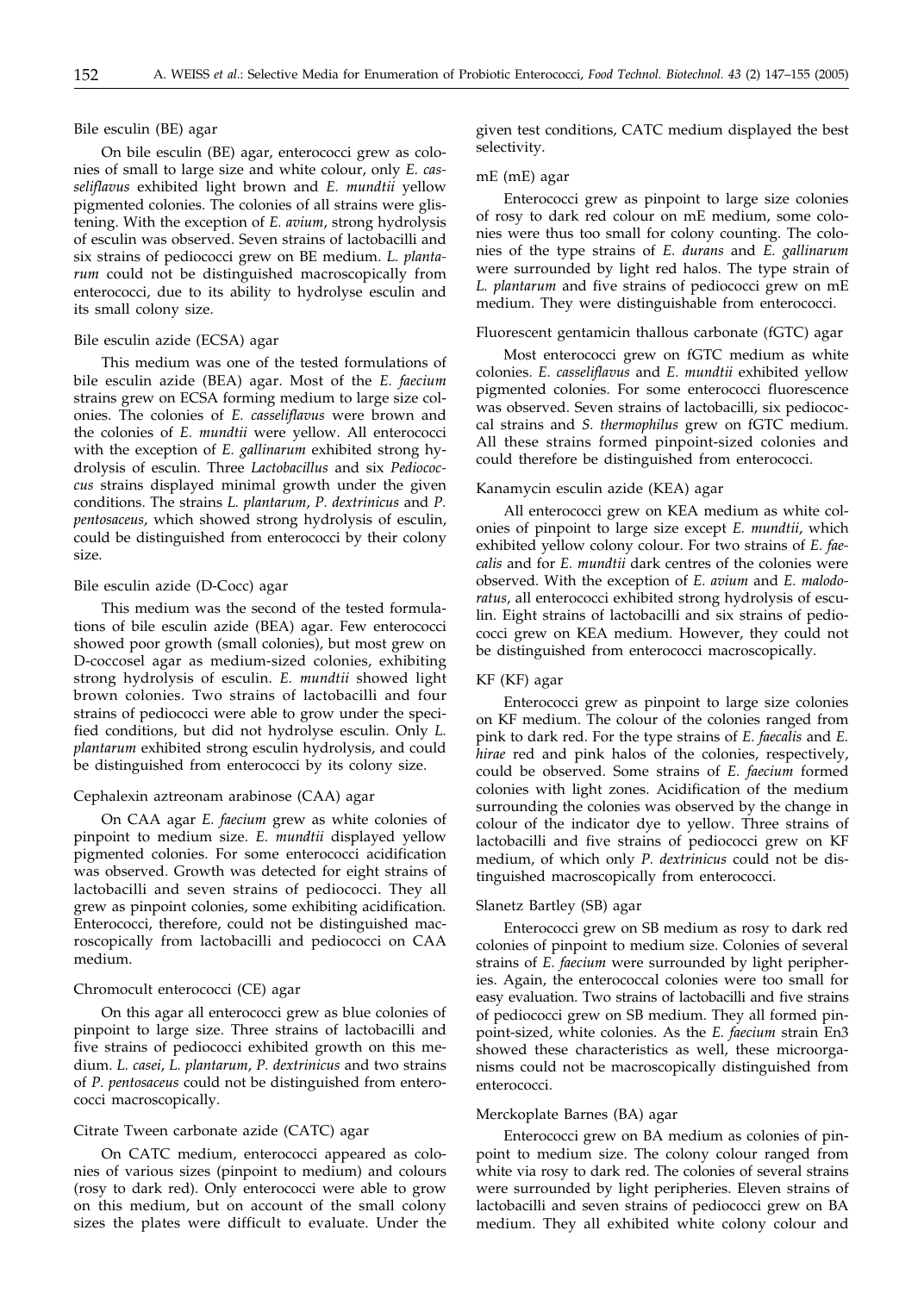pinpoint or small colony size and could therefore not be distinguished from enterococci.

#### Oxolonic acid esculin azide (OAA) agar

Enterococcal colonies grown on OAA medium were of pinpoint to large size and of white colour, with the exception of *E. mundtii*, which produced yellow colonies. The colonies of the type strain of *E. casseliflavus* and of *E. faecium* En24 showed dark centres. Three strains of lactobacilli and five strains of pediococci grew on OAA- -medium. They could not be distinguished macroscopically from enterococci.

### *Comparative testing of three selective media and BHI agar*

On account of the results of this first test series, the three selective media ECSA, CATC and mE were selected for further evaluation. The productivities of all three selective media were close to 100 % (ECSA: 95.2 %, CATC: 111.9 % and mE: 96.4 %). Comparable results were obtained in the second test series (data not shown). Enterococci could be easily recognised on ECSA because they produced a dark brown halo surrounding the colonies due to the hydrolysis of esculin. Plates containing this medium were easy to evaluate: most enterococci formed colonies of medium size (1 mm in diameter) under the specified condition within 24 h. Plates of mE agar were difficult to read because of the very small enterococcal colonies. Under routine laboratory conditions these plates would need to be incubated for at least 48 h, thus this medium was abandoned. CATC plates showed very small colony sizes and lightly coloured colonies as well. Because of the same reasons as for the mE agar, this medium was excluded from further tests.

As this project aimed at developing a standard method for the routine analysis of enterococci in feeds, the main goal was to find a selective medium which is easy to prepare and yields productivity rates comparable to the non-selective BHI medium. Furthermore, much importance was attached to the selectivity and the electivity of the medium, minimising the effort of additional tests for the differentiation and identification of potential enterococci. Of the three selective media evaluated in this test series, ECSA performed best on account of the colony sizes observed and of its good electivity. Thus, this medium was evaluated further in comparison with BHI medium.

### *Comparative testing of BEA agar (ECSA) with BHI agar*

In order to evaluate possible influences on the results of the used methods (surface-plating and pouring), and possible matrix influences on the results (*e.g.* feed powder, feed flakes in comparison with pure cultures) further studies using ECSA and BHI were conducted.

Apart from enterococci no other microorganisms were observed to grow on ECSA under the specified conditions, thus confirming the good selectivity of this medium. The relative coefficients of variation (CV) ranged from 2.62 to 13.41 %, only in three cases exceeding 10 %. This value was influenced by neither the sample nor the

medium used nor the method (surface-plating or pouring).

The means of the four different sets of values of each test (ECSA pouring and ECSA surface-plating method, BHI pouring and BHI surface-plating method) were entered into the LSD test. The calculated LSD values ranged between 1.32 and 3.35. For all sets of samples (except En30, series 2) the null-hypothesis had to be dismissed at least once, indicating that the two values belong to two sets of samples. This may indicate that differences exist between the two media and the two methods.

The productivities within a method and a series ranged from 0.1 to 5.6 % for the surface-plating, and from 0.1 to 6.9 % for the pouring method. Higher productivity values were found for the pouring method than for the surface-plating method in three of the four cases, though the differences between the results of the two methods were minute. This may be on account of the uniform exposure of the enterococci to oxygen. For this reason and because of its advantages in routine control, the surface-plating method was chosen for all further examinations.

### *Provisional standard for the enumeration of enterococci in feeds*

Based on these findings a provisional standard protocol (bile esculin azide agar, surface-plating method, aerobic incubation for 24 h at  $(37\pm1)$  °C) was developed. For further method details see Leuschner *et al.* (*11*).

#### **Discussion**

Based on an extensive literature review and on the findings of Reuter and Klein (*12*), well-known media were selected and formed the basis of this investigation. For selectivity testing, sets of enterococci and other lactic acid bacteria (LAB) test strains were used. The LAB strains were selected in a way that their genus and species corresponded to the species that were also applied as feed additives. The chosen twelve selective media were evaluated concerning their selectivity for enterococci. The test strains were loop-streaked onto the agar plates. After incubation for 24 or 48 h under aerobic conditions to enhance the selectivity, the growth of the strains was evaluated.

The agar evaluation (Tables 2 and 3) resulted in the selection of three agars for further testing. CATC displayed the best selectivity, but several enterococcal test strains were also inhibited in their growth (small colonies). These findings correspond to those of Ellerbroek (*13*), who compared CATC, BE and SB agars. ECSA and mE agar were chosen because of their good selectivity and the relatively pronounced growth of enterococcal strains. Strains of other genera than enterococci grew only as pinpoint colonies on these two agars and could be easily distinguished from enterococci. The evaluation (BHI as non-selective medium) yielded productivity values close to 100 % for all three media. Under restrictive incubation conditions (24 h, aerobic conditions) enterococcal colonies could be easily distinguished on ECSA agar, whereas the evaluation of the small enterococcal colonies was more difficult on CATC and mE agar.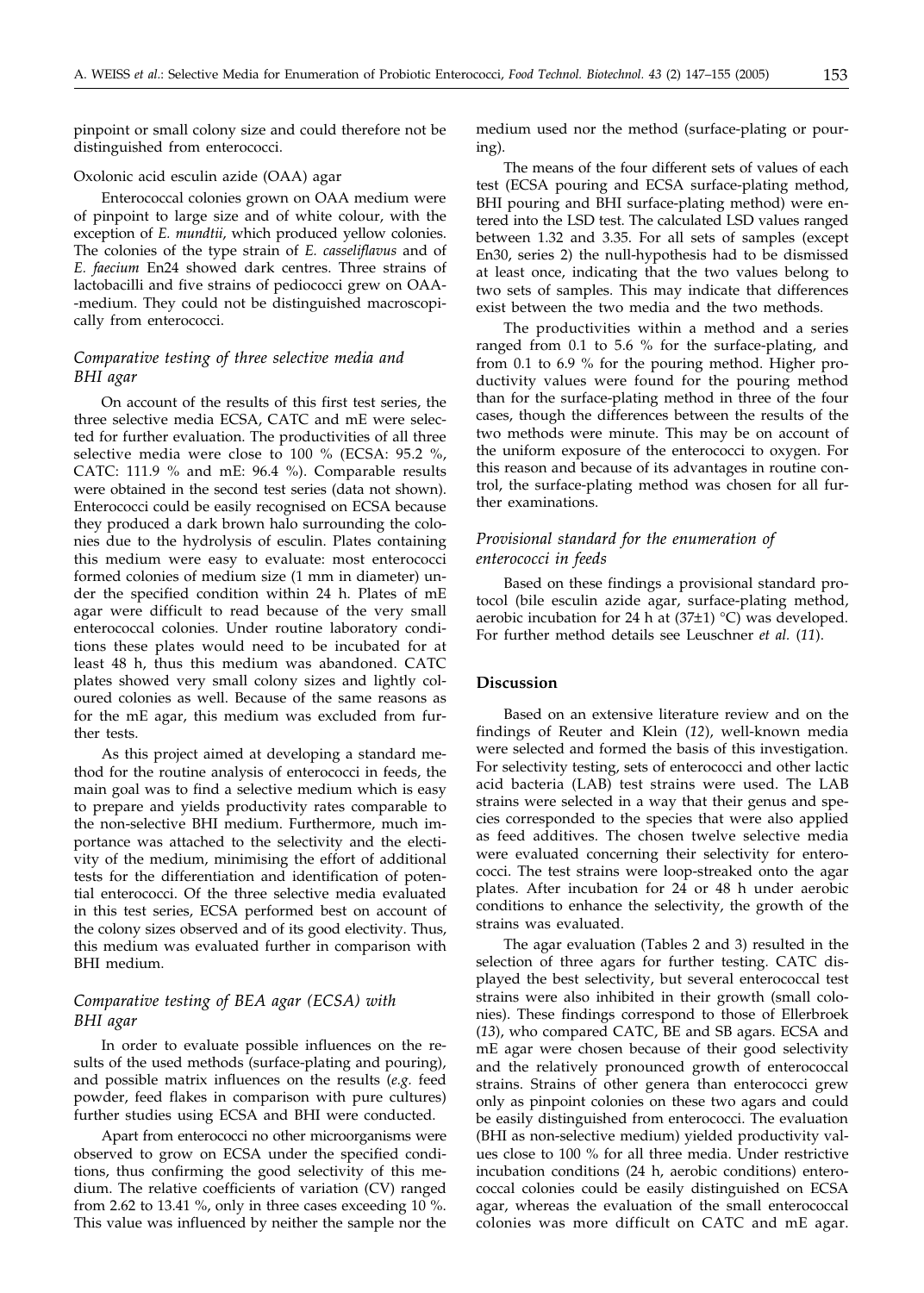Based on these findings, BEA (ECSA) agar was chosen for further studies.

This enumeration medium was tested with feed samples and pure cultures of the enterococcal strains contained therein. The results indicated good reproducibility and selectivity for the enumeration based on BEA (ECSA) agar. No influence of the feed matrix or of other LAB strains was detected, because no other tested microorganisms than enterococci were able to grow on ECSA under the specified conditions when evaluating the feed samples. The electivity proved to be very high, because the enterococcal colonies were surrounded by dark brown to black halos of hydrolysed esculin. Based on these findings, the proposed enumeration protocol for enterococci in feeds was developed and the feed samples provided by the coordinator were analysed. The protocol layout was adapted to ISO format.

The proposed enumeration protocol was validated in a collaborative trial. The participating laboratories submitted a high number of results for enumeration of enterococci present as a single component or as part of a mixture with other probiotic LAB microorganisms. The validation study demonstrated good reproducibility and repeatability. Other probiotic microorganisms present in the samples such as yeast, pediococci and lactobacilli were not able to grow on BEA agar. Hence, the enumeration method is recommended as official control method for authorised probiotic enterococci used as feed additives, as reported by Leuschner *et al.* (*11*).

### **Conclusion**

The proposed enumeration method based on bile esculin azide (BEA) agar and the surface-plating method followed by confirmation by api 20 Strep was validated in a collaborative trial. The validation study confirmed the good reproducibility and repeatability. Other probiotic microorganisms (yeasts, pediococci, lactobacilli) present in the samples were not able to grow on BEA. The method was recommended by the project partners (SMT4-CT98-2235: Methods for the official control of probiotics (microorganisms) used as feed additives) for the acceptance for the official control of authorised probiotic enterococci used as feed additives.

#### *Acknowledgements*

The authors are grateful for the financial support provided by European Union's Standard Testing and Measures program (SMT4-CT98-2235).

#### **References**

- *1.* P. Becquet, EU assessment of enterococci as feed additives, *Int. J. Food Microbiol. 88* (2003) 247–254.
- *2.* European Union, Council Directive 70/524/EEC of 23 November 1970 on additives in animal nutrition, *Official Journal L 270, 14/12/1970* (1970) 1–17.
- *3.* European Union, Council Directive 93/113/EC of 14 December 1993 concerning the use and marketing of enzymes, microorganisms and their preparations in animal nutrition, *Official Journal L 334, 31/12/1993* (1993) 17–23.
- *4.* K.J. Domig, H.K. Mayer, W. Kneifel, Methods used for the isolation, enumeration, characterisation and identification of *Enterococcus* spp. 1. Media for isolation and enumeration, *Int. J. Food Microbiol. 88* (2003) 147–164.
- *5.* European Union, *Official Journal of the European Communities C263/3, 11/09/96* (1996).
- *6.* M. Ford, J.D. Perry, F.K. Gould, Use of cephalexin-aztreonam-arabinose agar for selective isolation of *Enterococcus faecium*, *J. Clin. Microbiol. 32* (1994) 2999–3001.
- *7.* K.J. Littel, P.A. Hartman, Fluorogenic selective and differential medium for isolation of faecal streptococci, *Appl. Environ. Microbiol*. *45* (1983) 622–627.
- *8.* L.W. Slanetz, C.H. Bartley, Numbers of enterococci in water, sewage, and faeces determined by the membrane filter technique with an improved medium, *J. Bacteriol. 74* (1957) 591–595.
- *9.* A. Audicana, I. Perales, J.J. Borrego, Modification of kanamycin-esculin-azide agar to improve selectivity in the enumeration of faecal streptococci from water samples, *Appl. Environ. Microbiol*. *61* (1995) 4178–4183.
- *10.* L. Sachs: *Angewandte Statistik. Anwendung statistischer Methoden*, Springer-Verlag, Berlin (1999) pp. 629–631.
- *11.* R.G.K. Leuschner, J. Bew, K.J. Domig, W. Kneifel, A collaborative study of a method for enumeration of probiotic enterococci in animal feed, *J. Appl. Microbiol*. *93* (2002) 781–786.
- *12.* G. Reuter, G. Klein: Culture Media for Enterococci and Group D Streptococci. In: *Handbook of Culture Media for Food Microbiology*, J.E.L. Corry, G.D.W. Curtis, R.M. Baird (Eds.), Elsevier, Amsterdam (2003) pp. 111–125.
- *13.* L. Ellerbroek, L. Bouchette, P. Richter, G. Hildebrandt, Untersuchung zur Spezifität ausgewählter Nährböden für Enterococcen, *Arch. Lebensm.hyg*. *51* (2000) 63–65.

## Usporedba selektivnih podloga za identifikaciju probiotičkih **enterokoka iz stočne hrane**

### **Sa`etak**

Projekt »Metode za službenu kontrolu probiotika koji se koriste kao dodaci hrani« pokrenut je da bi se razvili i potvrdili postupci za identifikaciju sojeva 6 rodova probiotičkih mikroorganizama (enterokoki, laktobacili, bifidobakterije, pediokoki, bacili i kvasac).